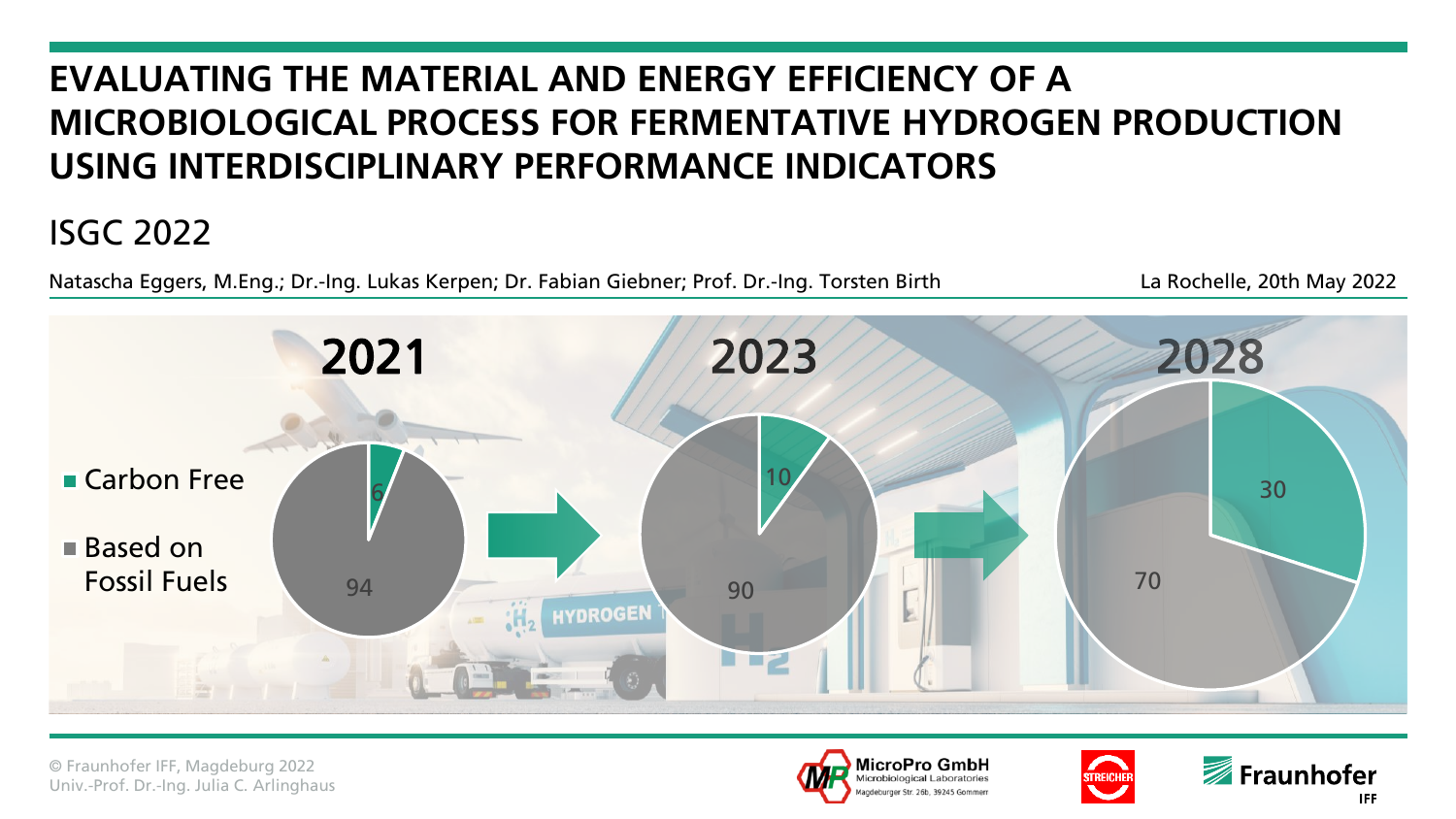#### ISGC 2022

#### **EVALUATING THE MATERIAL AND ENERGY EFFICIENCY OF A MICROBIOLOGICAL PROCESS FOR FERMENTATIVE HYDROGEN PRODUCTION USING INTERDISCIPLINARY PERFORMANCE INDICATORS**



© Fraunhofer IFF, Magdeburg 2022 Univ.-Prof. Dr.-Ing. Julia C. Arlinghaus





**Eraunhofer** 

IFF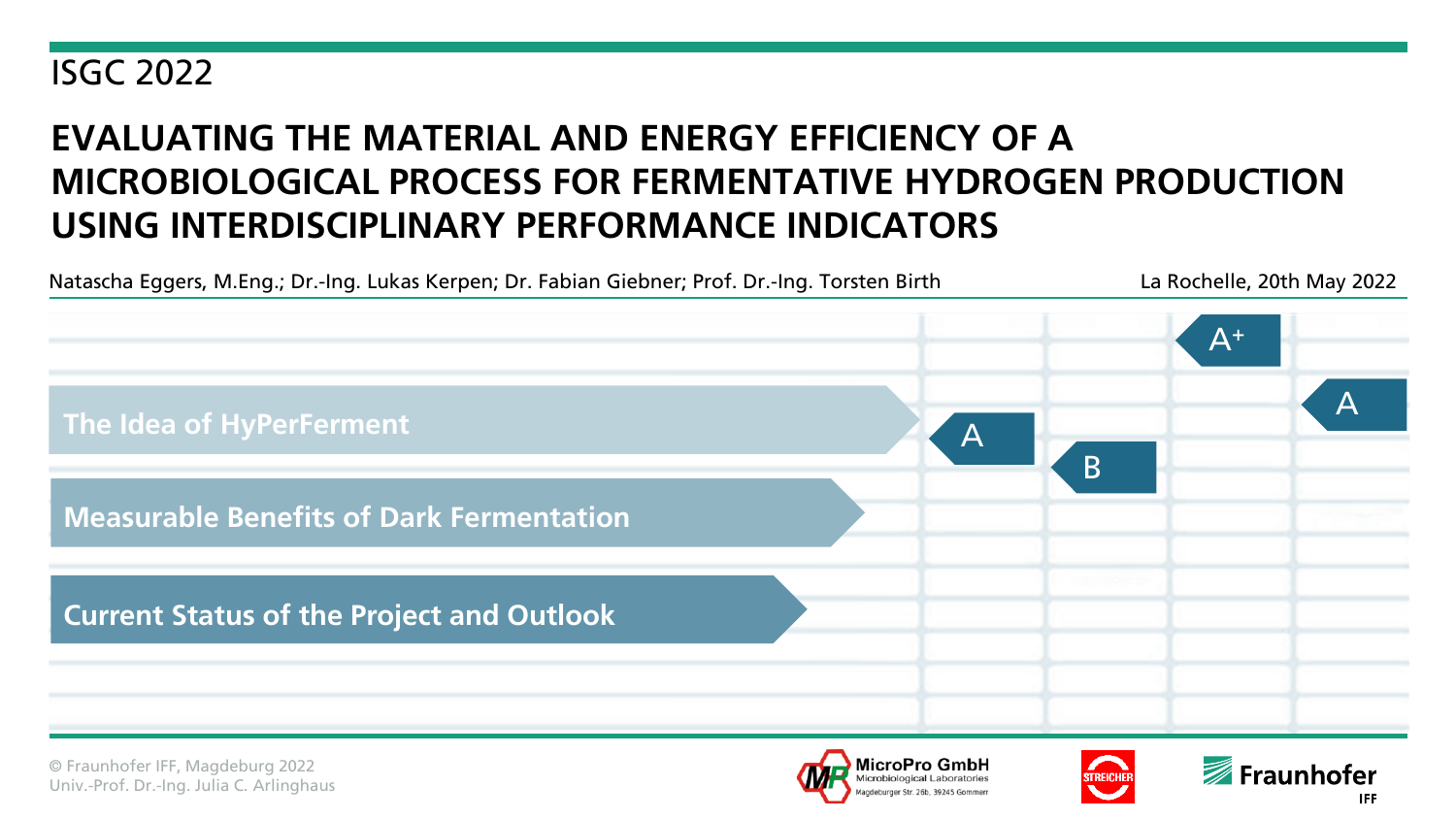# **The Idea of HyPerFerment Hydrogen per (via) Fermentation**



© Fraunhofer IFF, Magdeburg 2022 Univ.-Prof. Dr.-Ing. Julia C. Arlinghaus Natascha Eggers, M.Eng. natascha.eggers@iff.fraunhofer.de



3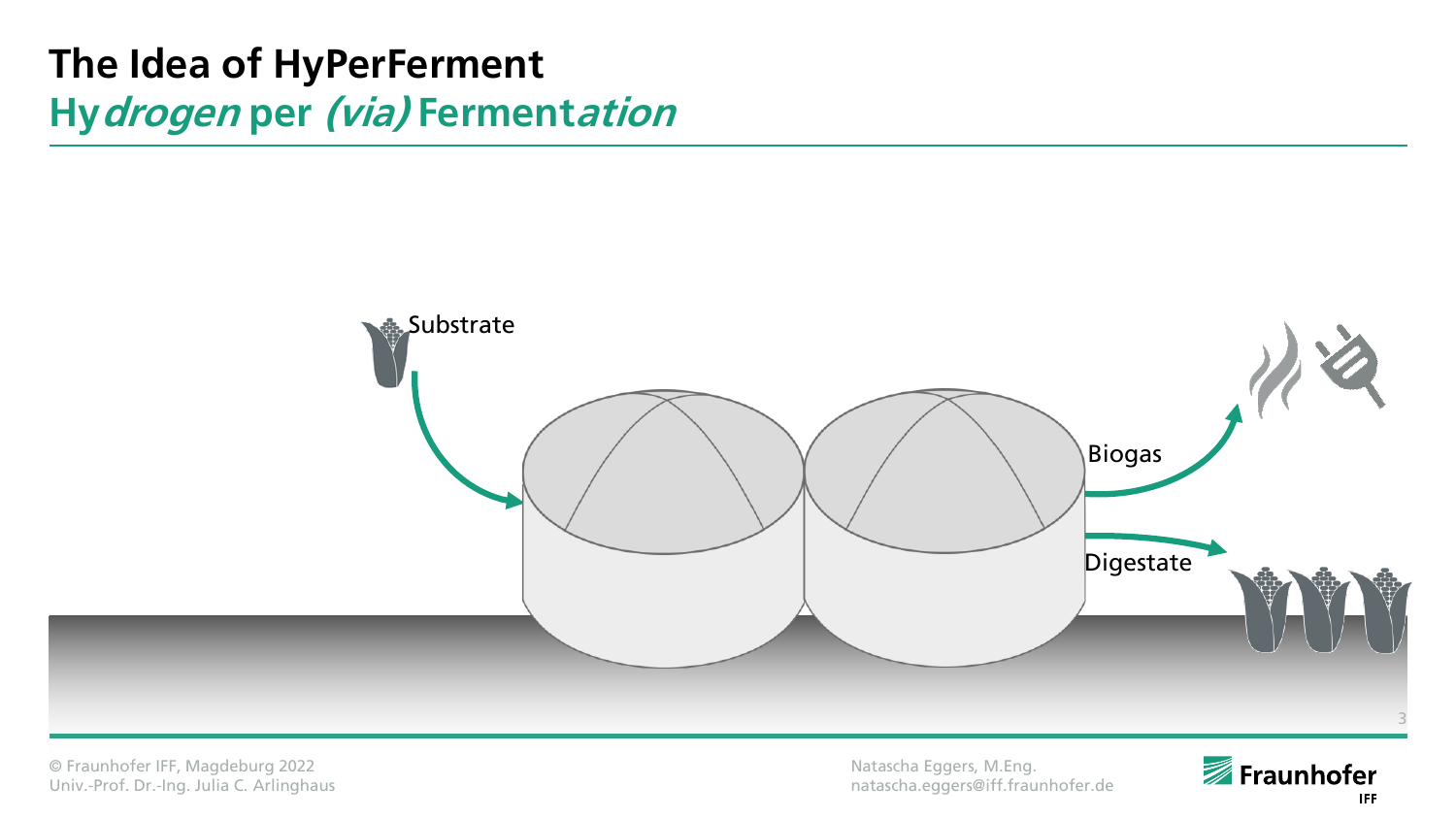## **The Idea of HyPerFerment Hydrogen per (via) Fermentation**



© Fraunhofer IFF, Magdeburg 2022 Univ.-Prof. Dr.-Ing. Julia C. Arlinghaus

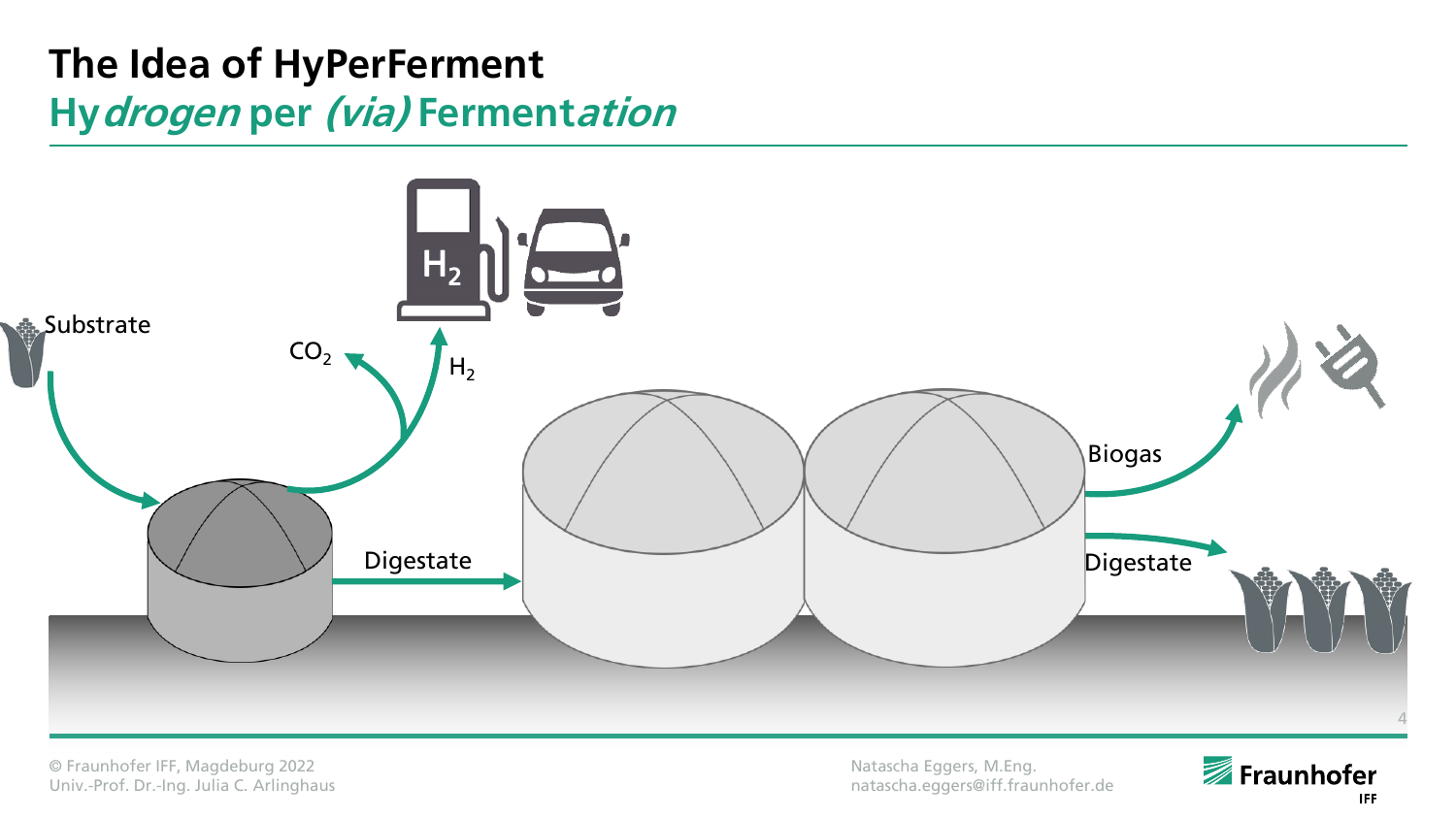# **The Idea of HyPerFerment Hydrogen per (via) Fermentation**



© Fraunhofer IFF, Magdeburg 2022 Univ.-Prof. Dr.-Ing. Julia C. Arlinghaus

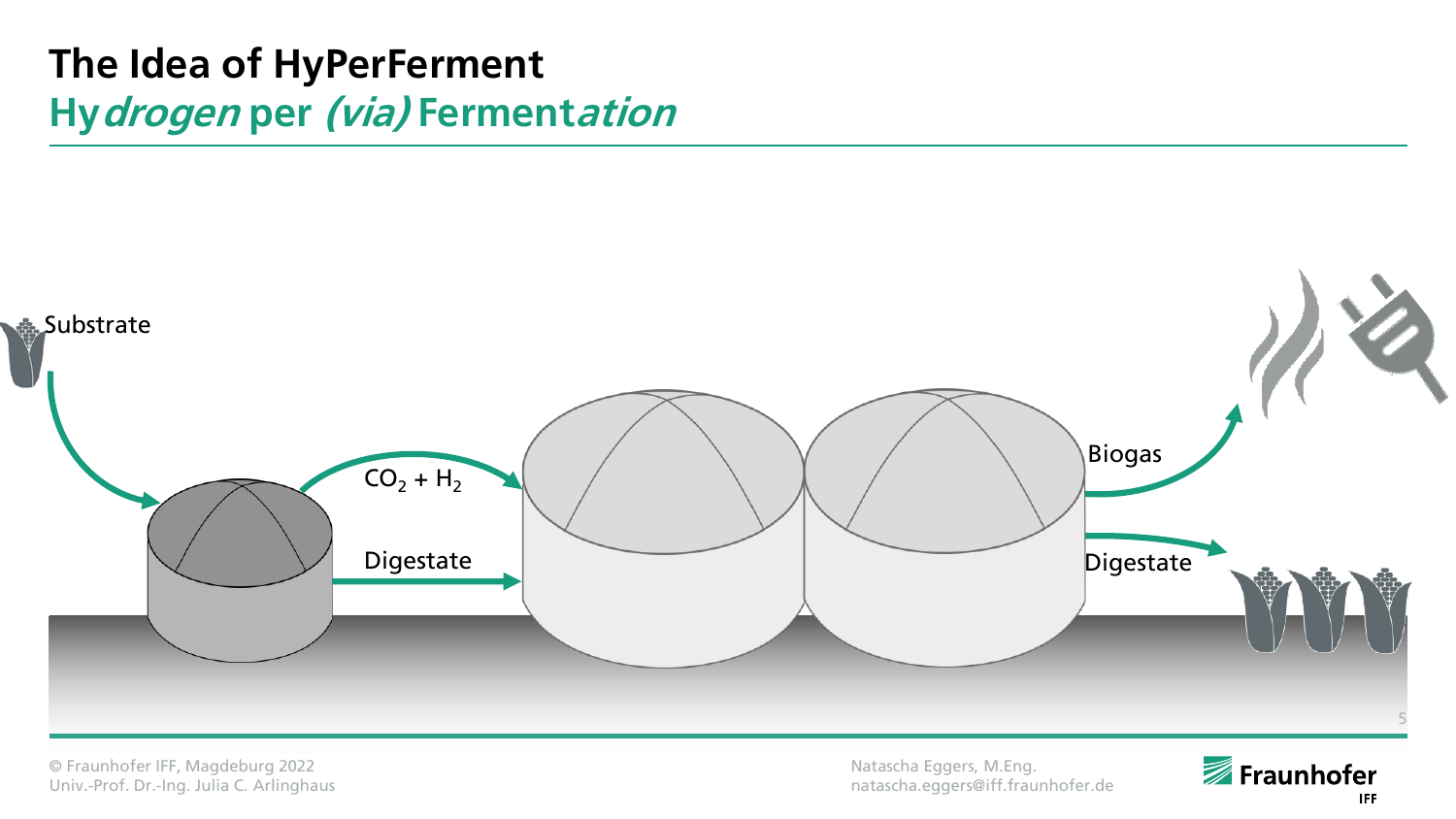### **The Idea of HyPerFerment Two Utilization Pathways**



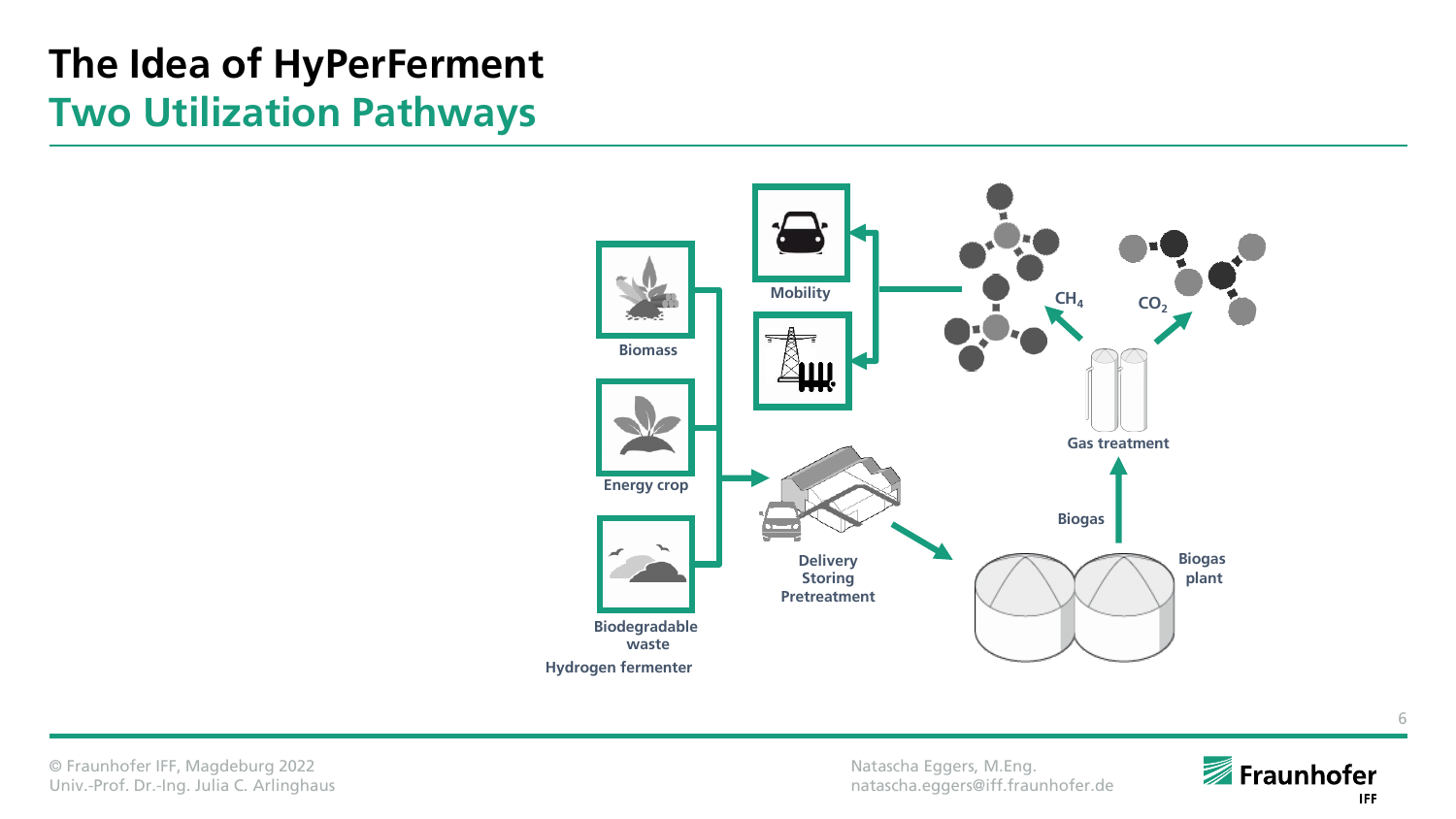### **The Idea of HyPerFerment Two Utilization Pathways**



© Fraunhofer IFF, Magdeburg 2022 Univ.-Prof. Dr.-Ing. Julia C. Arlinghaus

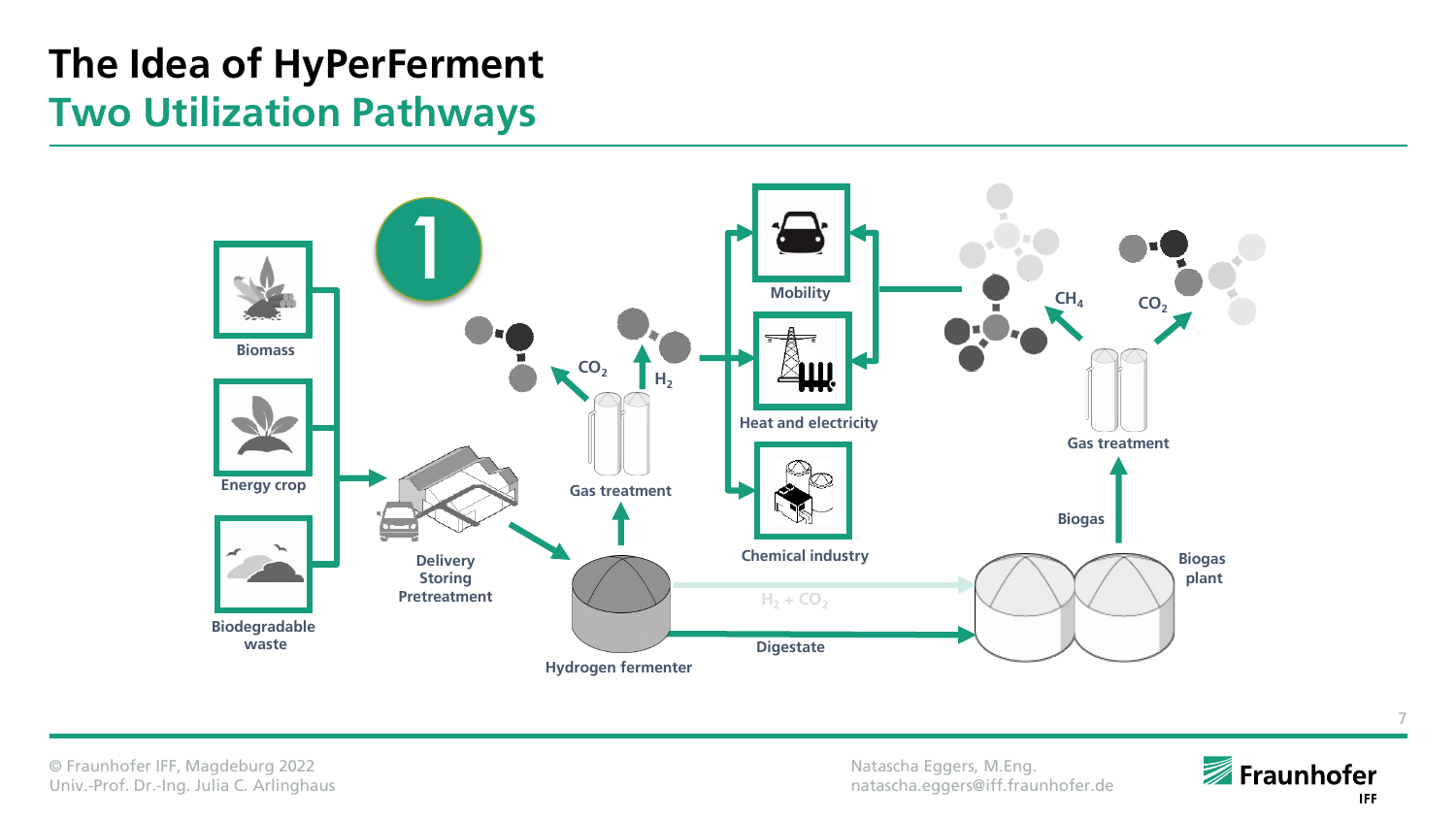### **The Idea of HyPerFerment Two Utilization Pathways**



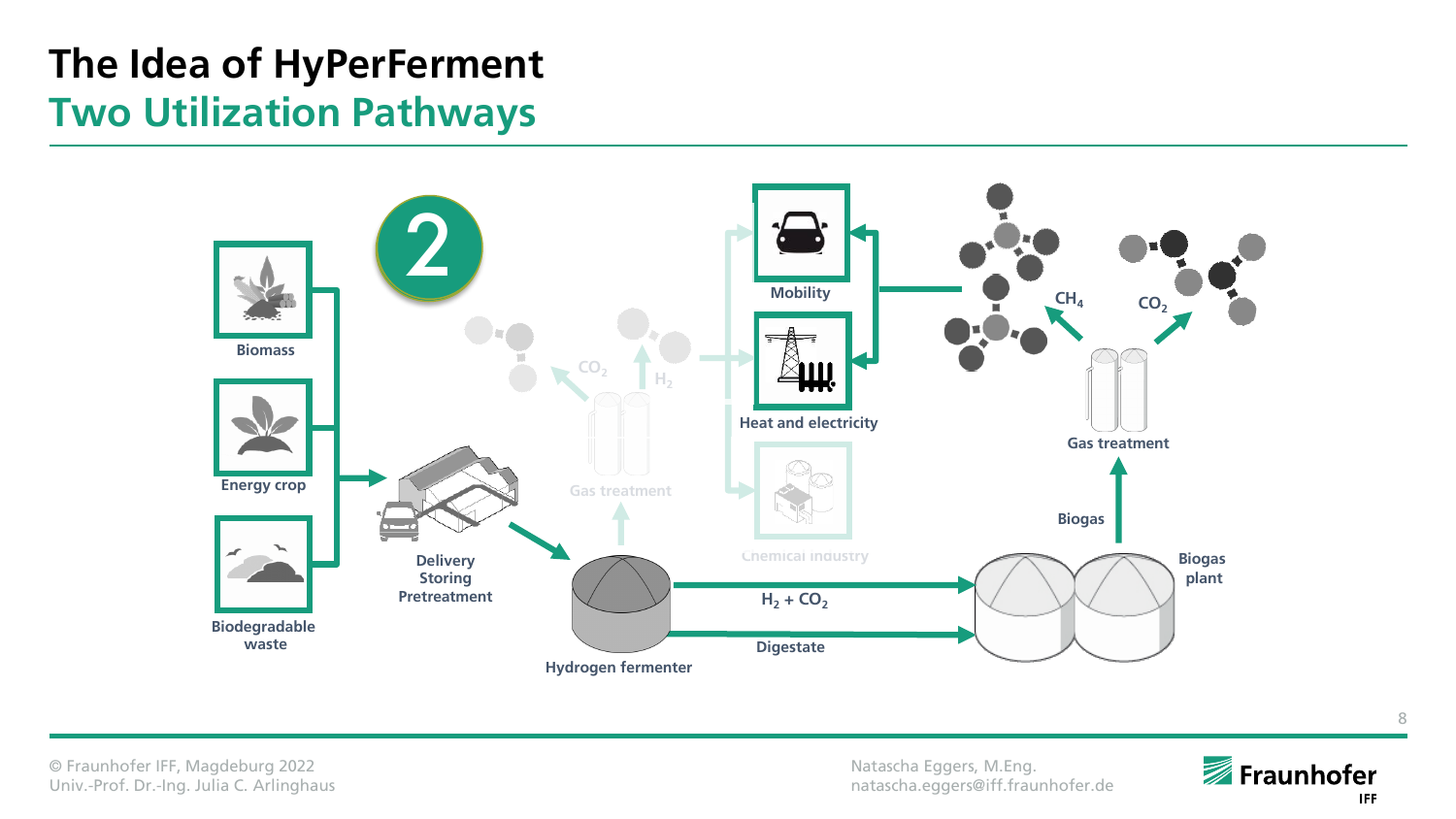# **Measurable Benefits of Dark Fermentation Substance Efficiency - Yield**



The calculations are based on experimental data provided by MicroPro GmbH.

9 So far, a series of experiments with 10 parallel tests each has been carried out. The results are currently being validated in new tests.

© Fraunhofer IFF, Magdeburg 2022 Univ.-Prof. Dr.-Ing. Julia C. Arlinghaus

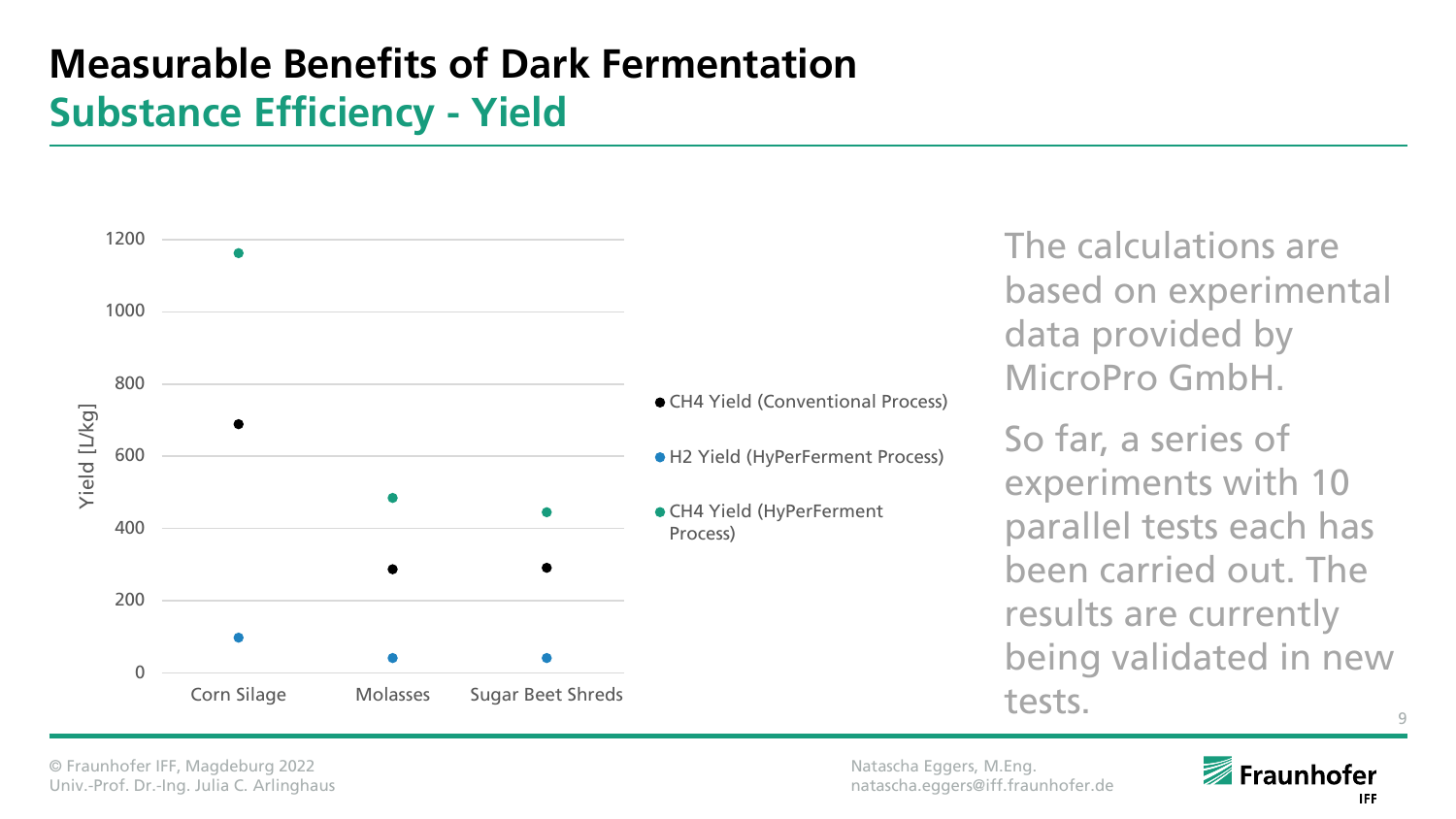# **Measurable Benefits of Dark Fermentation Substance Efficiency – Substrate Utilization Rate**



The calculations are based on experimental data provided by MicroPro GmbH.

**Efficiency Conventional Process • Efficiency HyPerFerment Process** 

So far, a series of experiments with 10 parallel tests each has been carried out. The results are currently being validated in new tests.

© Fraunhofer IFF, Magdeburg 2022 Univ.-Prof. Dr.-Ing. Julia C. Arlinghaus

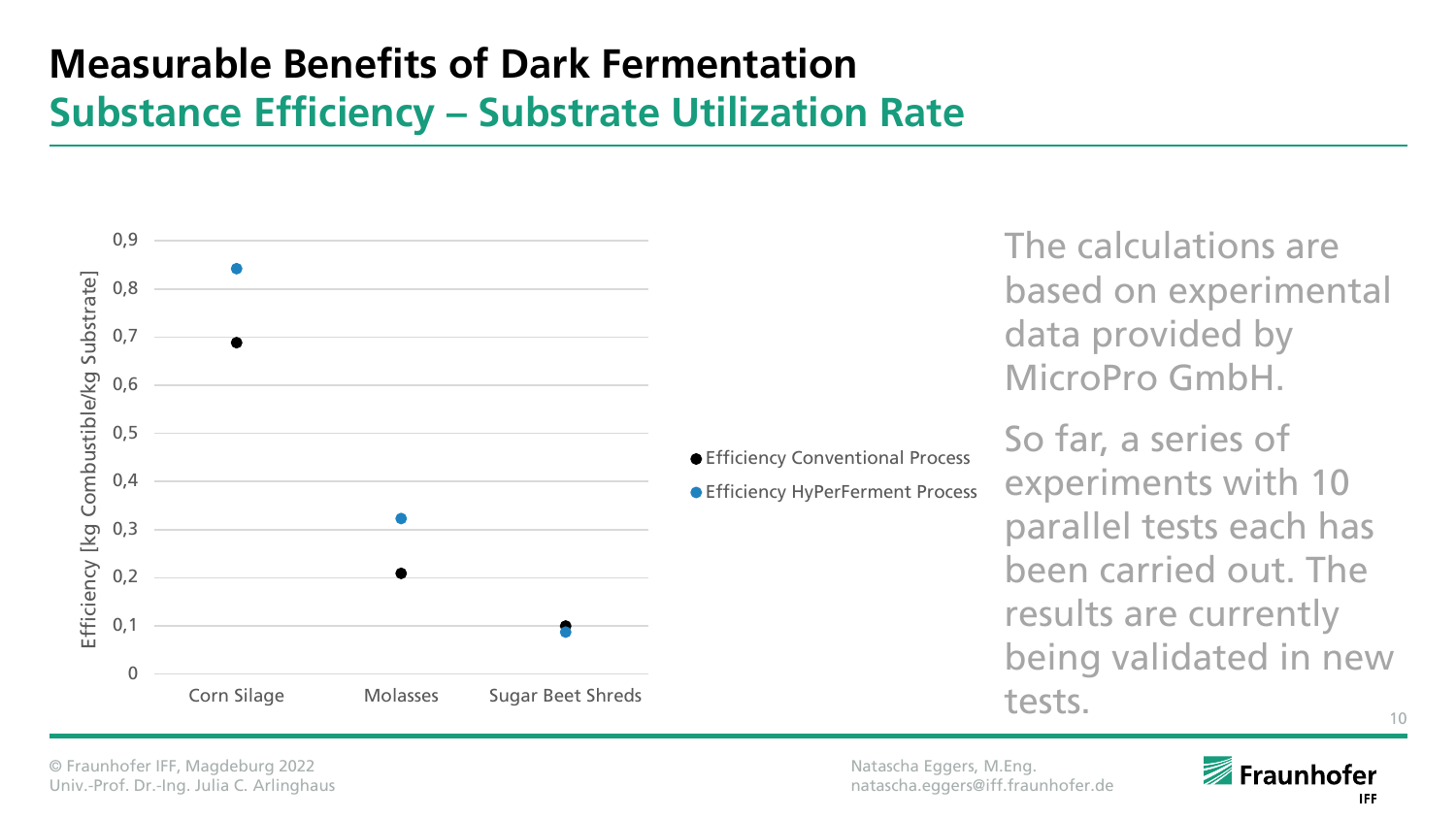# **Current Status of the Project and Outlook Demonstration Plant**



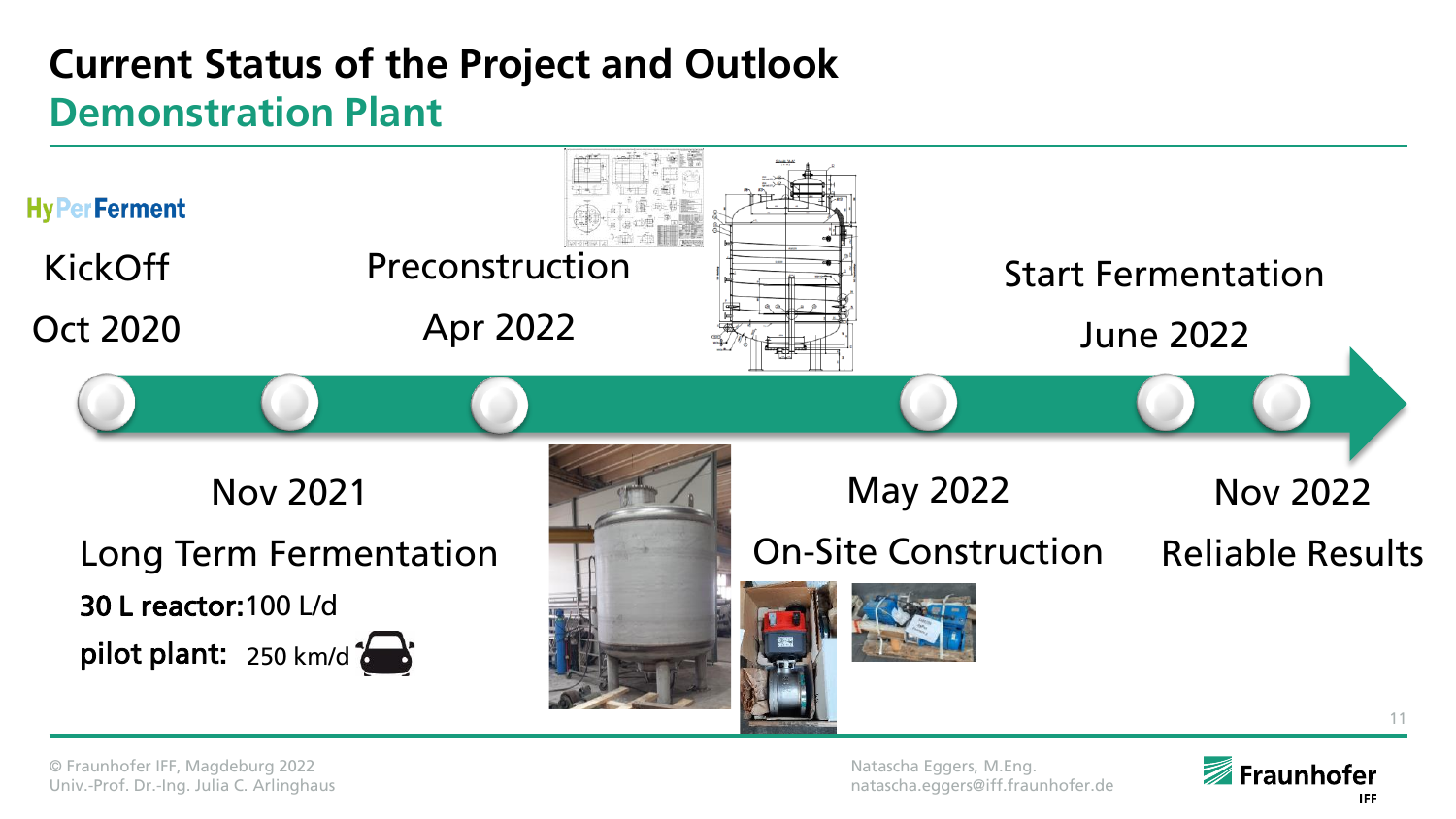### **Current Status of the Project and Outlook Challenges - Efficiency Evaluation**



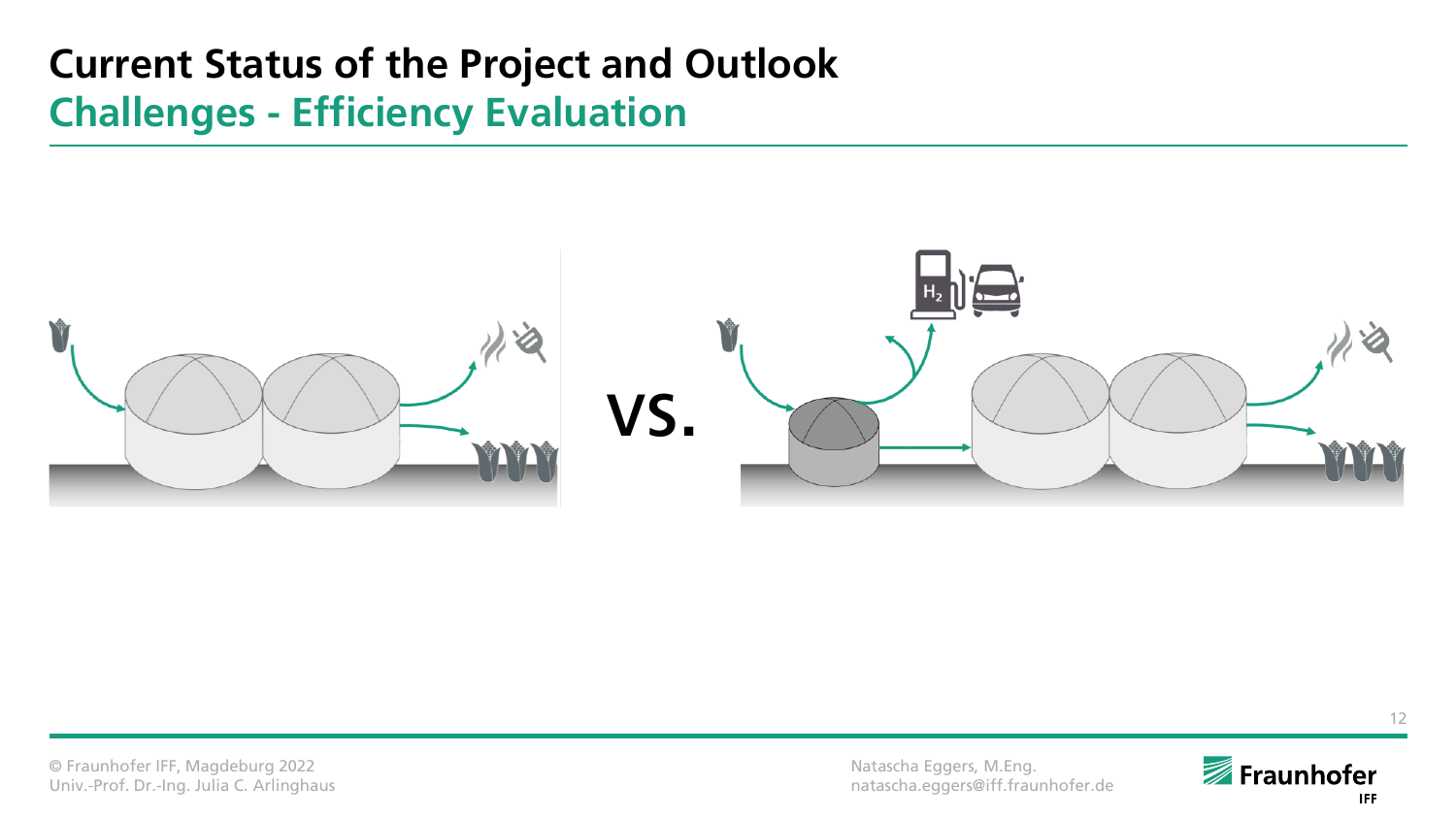# **Current Status of the Project and Outlook Challenges - Efficiency Evaluation**



- Efficiency evaluation based on simulation
	- Model defines limit of optimizability
	- Allows comparison of different hydrogen production technologies

13

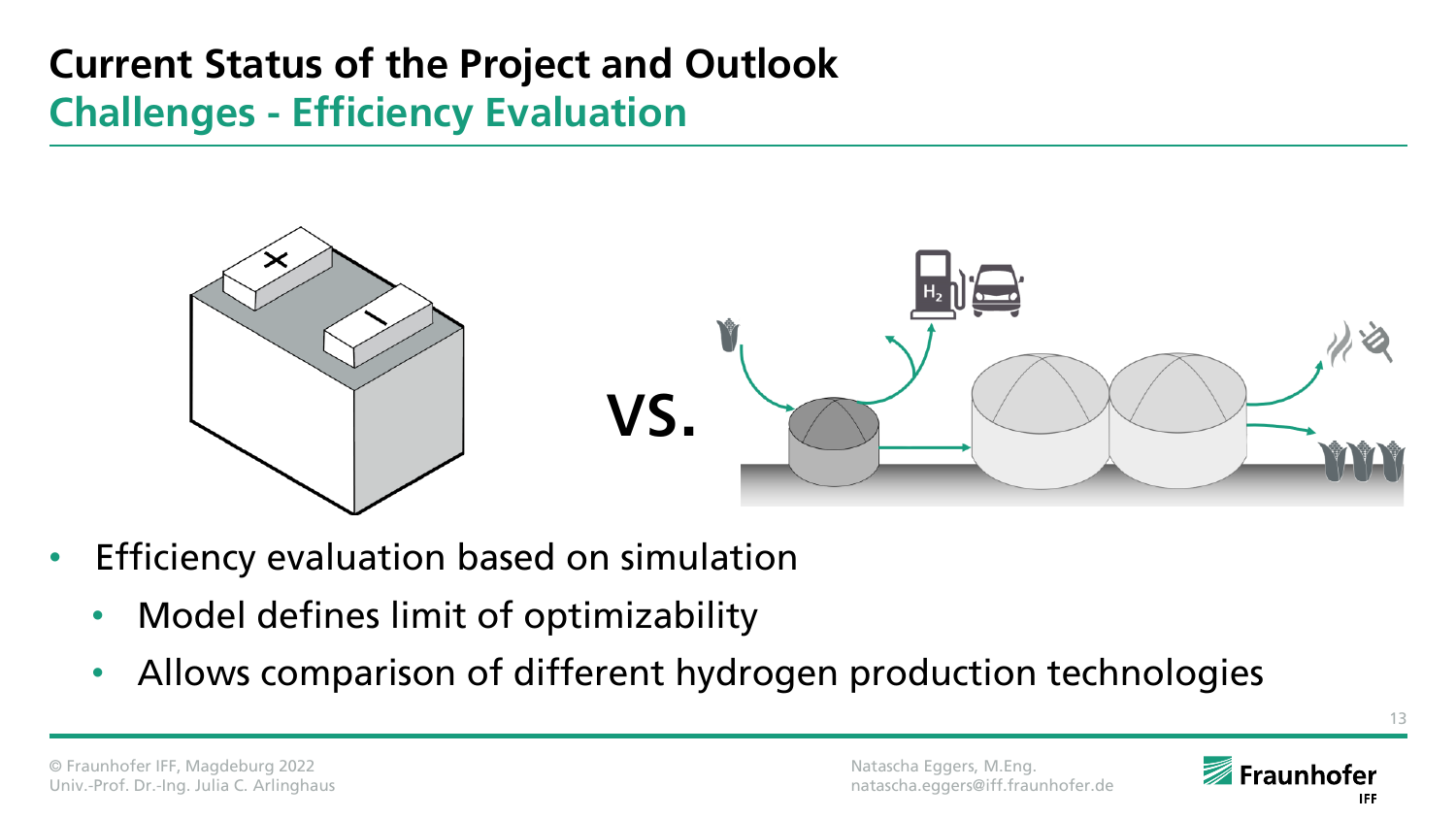# **Current Status of the Project and Outlook Challenges - Hydrogen Separation**

• Different technologies available: Pressure swing adsorption



Vacuum swing adsorption Flow-through metal hydride Etc.

#### Uneconomical at a small scale